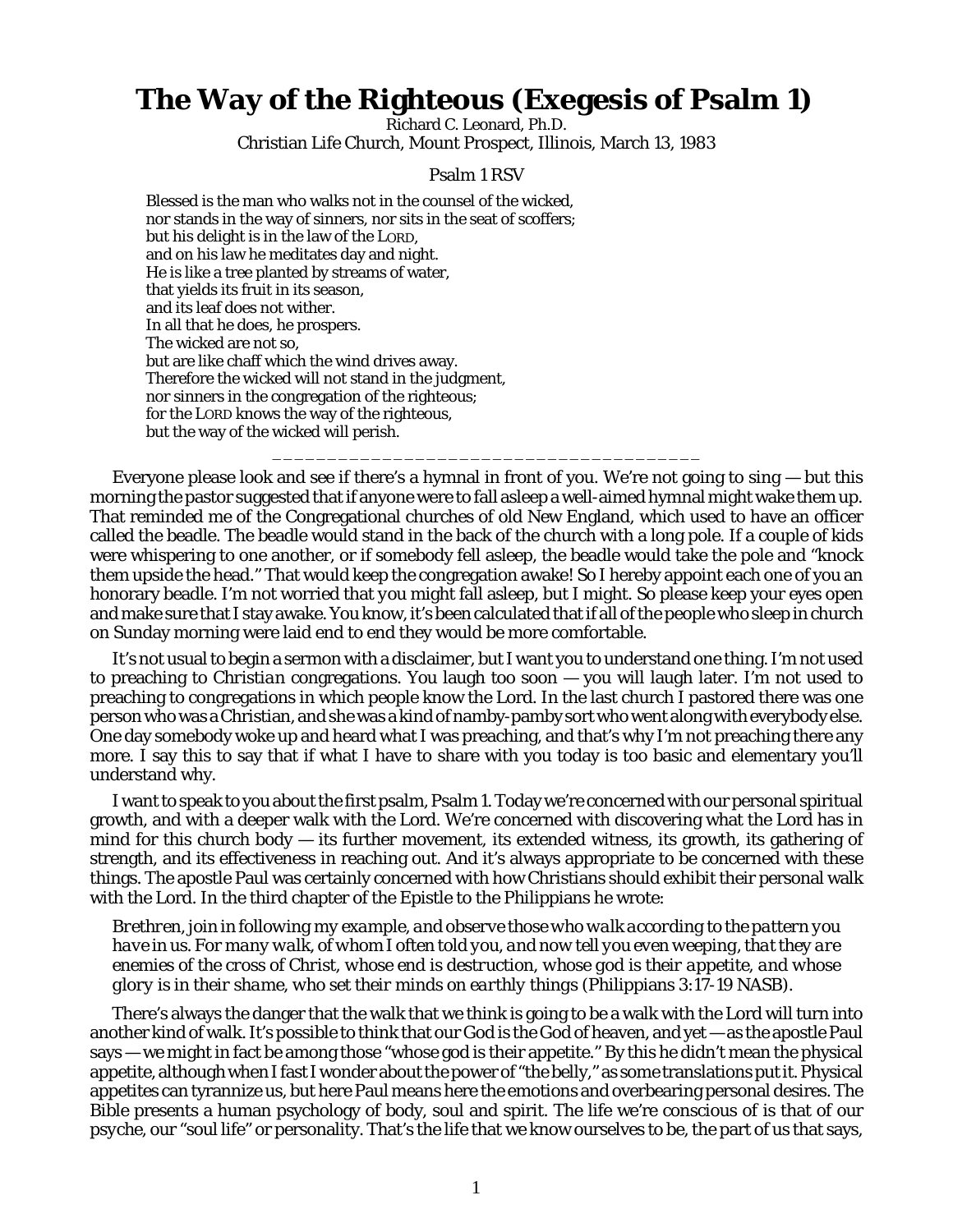"I want to be myself and I want to do my own thing." That's the appetite, or "belly," to which the Apostle Paul is referring here metaphorically. One's God might turn out to be the appetite instead of the God of heaven, the God of the Scriptures.

Upon honest examination, then, we could discover ourselves to have "set our minds on earthly things" instead of heavenly things. We might find that our value systems, rather than being shaped by the Word of God, are actually values that we had picked up from our culture that surrounds us, from the media, from our upbringing and background, or from some other influence coming into our life. I want to point out that when the Apostle Paul spoke of those "whose end is destruction, whose god is their appetite, and whose glory is in their shame, who set their minds on earthly things" he wasn't speaking of people outside the body of Christ. He wasn't referring to unbelievers. Paul said that he was under obligation to barbarians and Jews and whoever didn't know the gospel of Christ (Romans 1:14), but he didn't particularly weep about their condition because he understood they had no better light. But when he discovered Christians who had "set their minds on earthly things," that was another matter. "Many walk, of whom I often told you," he said, "and now tell you even weeping, that they are enemies of the cross of Christ."

So there's this danger, in your life and mine, that we may be found to be "enemies of the cross" despite our Christian profession. Now you can understand why I'm used to preaching in denominational churches where the members aren't really Christians, but think they are. Yet even among evangelicals there's always this possibility that, though we consider ourselves Christians and believe that our God is the Father of our Lord Jesus Christ, if we really took a deep look into ourselves we might find some traits of those whom the Apostle Paul calls "enemies of the cross of Christ". For this reason it's always appropriate to be concerned with our walk with the Lord.

 The first psalm goes very much to that point, because it talks about a person's walk with the Lord. It contrasts the walk of the righteous with the walk, or the way, of the unrighteous or ungodly. It contrasts them as to their present state, and it contrasts them as to their destiny— their ultimate state. Let's study the first psalm together, verse by verse. This is an exegetical sermon, a textual sermon, and I want to look rather intently with you at this psalm.

The first psalm is the introduction to the Book of Psalms. In fact, in some of the ancient manuscripts of the New Testament there's a quotation from Psalm 2, and it's referred to as "the first psalm." That indicates that Psalm 2 was thought of as the first psalm, while Psalm 1 is an introduction to the Psalms. Whoever collected the Psalms, under the guidance of the Spirit, added this introduction to show us *what kind of person* feeds on the Psalms, and worships through the Psalms, and is open to the Lord and allows Him to shape his life through use of the Psalms.

So what we have in Psalm 1 is a portrait of the righteous man who worships the Lord. It's a psalm of praise of that man, because the opening words in Hebrew could be translated "Hail to the man who doesn't walk in the counsel of the wicked" — *ashrei ha-ish asher lo' halach be'atzat resha'im.* One could even translate "congratulations to the man" — *ashrei,* "the happiness of, the blessedness of" that man. It's the very same expression the Lord Jesus Christ used — in Aramaic, of course — when he pronounced the Beatitudes: "Blessed are the poor in spirit, blessed are the pure in heart." A good word in English might be "happy"; "how happy, how blessed" is the man who does not follow in the ways of the godless. The first psalm, in laying out the contrast between the righteous and the wicked , makes the point that the righteous man is actually happier, more prosperous and more blessed than the person who turns his back on the Lord.

Before we go any further we need to define some terms. What do we mean by "righteous" and "wicked"? In the Bible a righteous person is a person who is righteous in virtue of his relationship to the Lord God. God has defined that relationship in terms of what we know as the *covenant,* and has laid down the terms of that covenant. Jeremiah 31:33 summarizes those terms: "But this is the covenant which I will make with the house of Israel after those days, says the LORD: I will put my law within them, and I will write it upon their hearts; and I will be their God, and they shall be my people."

Those are the terms of God's covenant, and if we're determined to be the *people* and not to be the *god* in that relationship then we're *righteous* in relation to the Lord. Righteousness is not something we possess. It's not something we can shop for at the supermarket and pluck it off the shelf, pop it into our basket, check it out at the register and take it home and own it. Righteousness is that which we have in virtue of our being the people of God in a right and proper relation to Him. In biblical terms, it's a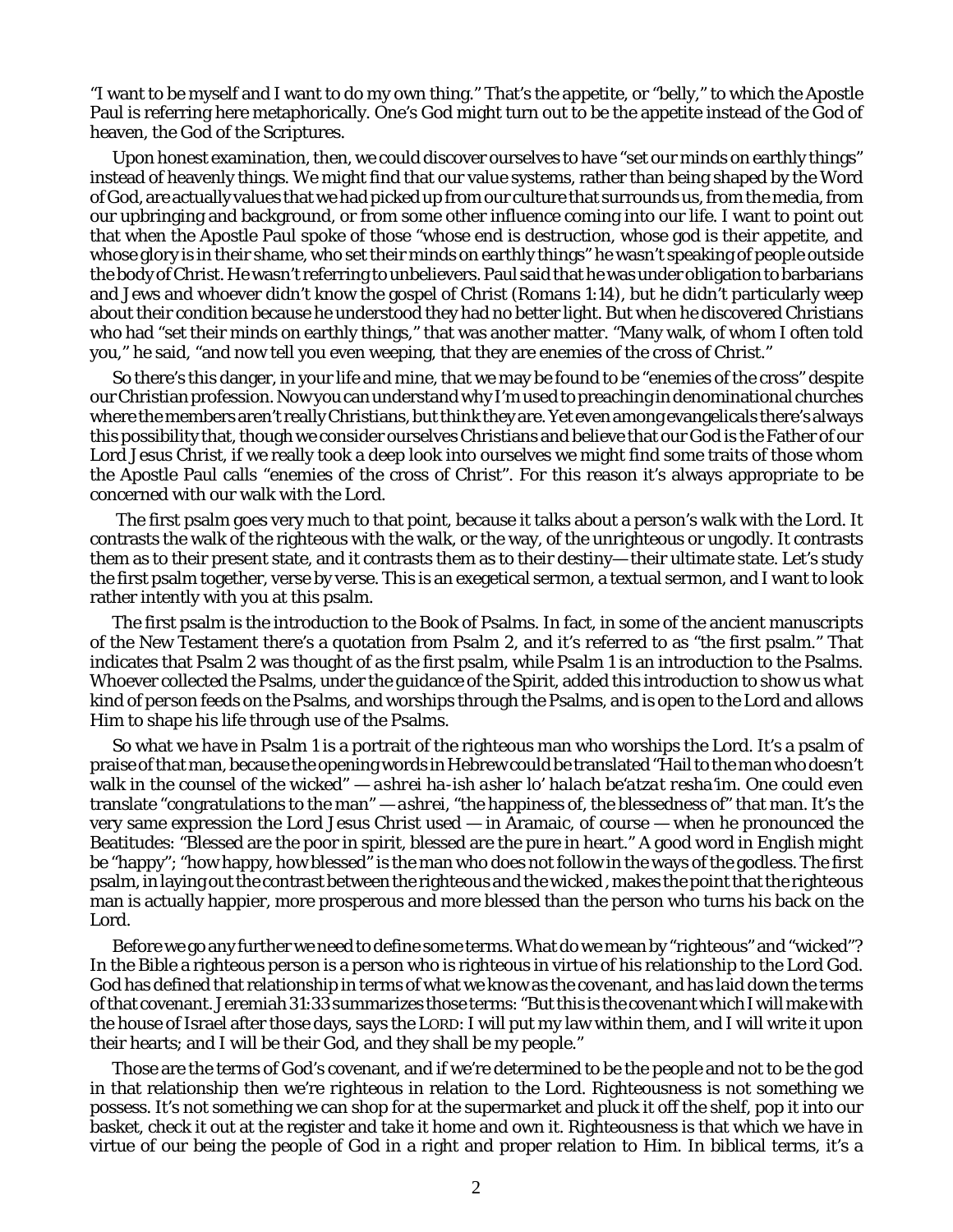relationship word. Yet we can go a step further, from our Christian perspective, to see that righteousness means that all of the sin and every shortcoming that are found in my life have been covered by the Son of God. The Lord God accepts Christ's life in the place of mine, so that in virtue of Christ's obedience I'm righteous before the Lord.

And we can go yet a further step yet and understand that not only am I in covenant with the Lord and His people, and not only did the Savior die for me and take my place and allow me to be righteous through His blood. Most importantly, *because Jesus lives*, through the work of His Holy Spirit I can live a life filled with the power of God. I can live in the kingdom of God, according to the principles the Lord Jesus Christ enunciated in His preaching of the kingdom of God. If you're familiar with Pat Robertson's book *The Secret Kingdom*, you know what I'm talking about when I refer to the principles of the kingdom of God. These principles include the "law of use" — if you use something you'll have more of it but if you don't use it you lose it, as in Jesus' parable of the talents. Another principle is the "law of reciprocity" which says, "The measure you give will be the measure you get" (Mark 4:24) — if you want to have the abundance of the Lord, you give. These, and others like them, are principles of the kingdom of God, and we can live by those principles because Jesus Christ lives. That is being righteous in Biblical terms.

But now, what is wickedness? Of course, it's the very opposite of righteousness — a total disregard for any covenant relationship we might have with the Lord. Older translations read "the ungodly" instead of "the wicked." That's a good place to begin our analysis, because wickedness begins with ungodliness, a lack of regard for the Lord and His principles. The Bible makes this clear in Psalms 14 and 53: "The fool has said in his heart, *eyn elohim* — 'there is no God.'" The "fool" doesn't deny that God exists — philosophical atheism is probably foreign even to the enemies of the people of God in the Bible — but he expresses a practical atheism that says, "There is no concern of mine into which the Lord fits, or in which He plays a part, and there is no concern of the Lord that touches my life." So in his "heart," in the seat of his decisionmaking, in the practical day-to-day direction of life, the "fool" is saying, in effect, "There is no God."

Sadly, that's the philosophical position adopted by many in our culture, whether by design or by default. It's the philosophical position of our court system, which no longer determines the efficacy and the interpretation of law on the basis of God and the absolute principles He has structured into His universe, but on the basis of the majority point of view — not the people's majority, but the court's "majority." It's the philosophical position of our educational system, which sees nothing wrong with presenting alternate life styles or with promoting the theory of evolution, which is more of a religion than a science. It's the philosophical position of our media. A recent study attributed to Columbia University discovered that, of the people influential in determining what comes through the media, eight percent attend worship, fifty percent claim no religion, fifty-five percent believe that extra-marital relationships are not immoral, and ninety-five percent believe there is nothing wrong with homosexuality. This is the result of the philosophical position that says, "God does not matter."

Wickedness, then, begins with the adoption of a "no-God" philosophy. And where will a person go with that position? Eventually such a person's life style sinks deeper and deeper into a morass of ungodly behavior, because behavior follows belief. Eventually this person will find himself not only behaving that way but encouraging others in that lifestyle. He will eventually come to the point of scorning and rejecting those whose *godly* behavior calls his reprobate life into question. The secular media begin to heap contempt upon any group of religiously committed people, especially evangelical Christians, labeling them as a harmful "cult." Expressions of Christian faith and understanding are barred from the public square, because they challenge the dominant "no-God" philosophy.

But we must move on in our study of Psalm 1. In verses 1-2 the psalm contrasts the *delight* of the righteous and the delight of the wicked. Verses 3-4 proceed to contrast the *dependability* of the righteous with the unfruitfulness of the wicked, and verses 5-6 contrast the *destiny* of the righteous with the destiny of the wicked. So let us take a closer look at these passages.

First of all, verses 1-2:

*Blessed is the man who walks not in the counsel of the wicked, nor stands in the way of sinners, nor sits in the seat of scoffers; but his delight is in the law of the LORD, and on his law he meditates day and night.*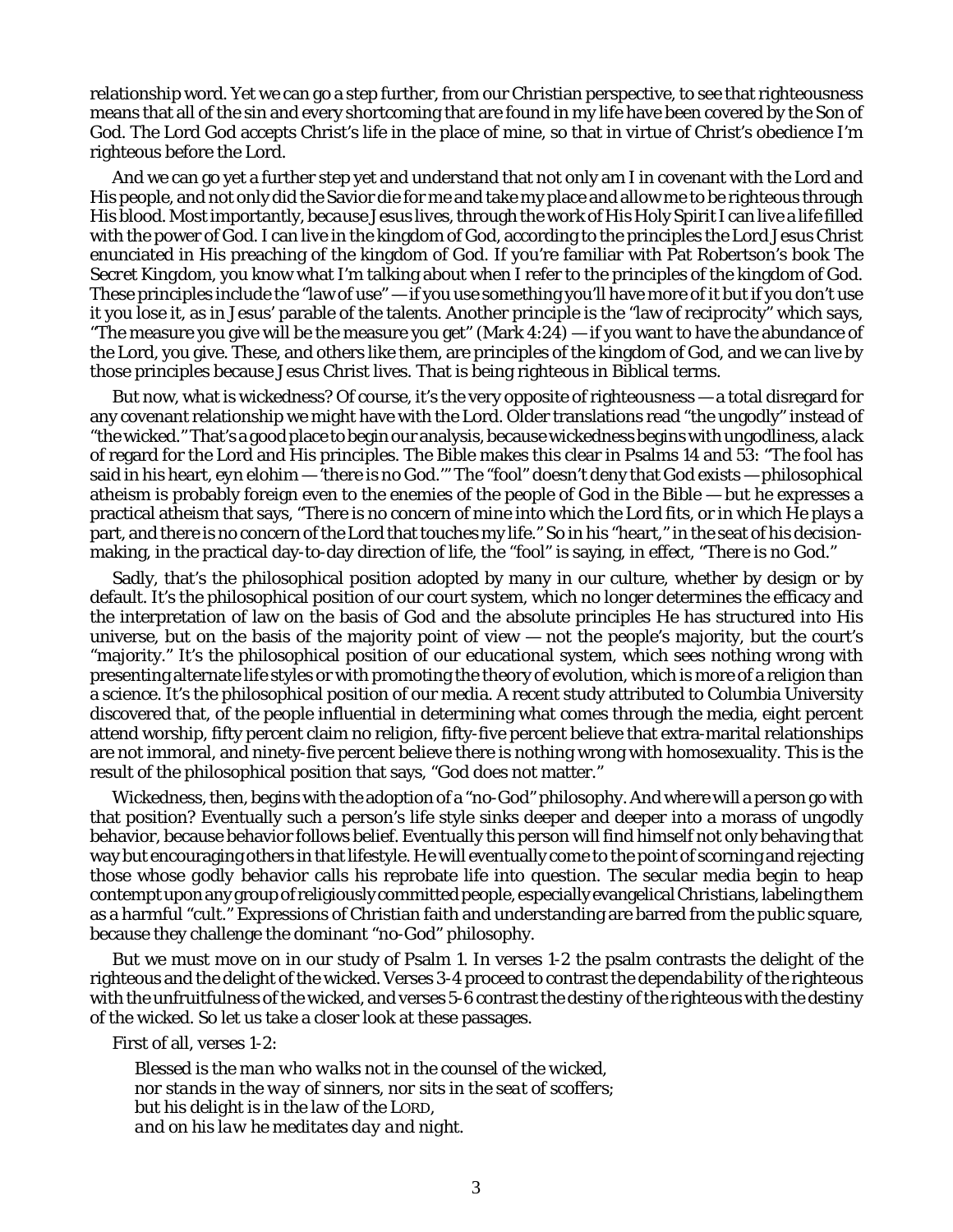The delight of the righteous man is portrayed here, first negatively in terms of what he does not do and then positively in terms of what he does. Negatively, he does not "*walk* in the counsel of the wicked," nor "*stand* in the path (or way) of sinners" nor "*sit* in the seat of the scoffers (or the scornful)." We have an image here of a man, as it were, walking along the street. He's walking into the territory inhabited by the wicked — an area of a town inhabited by, or ruled by, ideas, principles and practices that are not of the Lord, not "godly." And this person is deliberately exposing himself to those influences. He walks down that street into that area. Having arrived there, he comes to a standstill and begins to look about him, gazing at the enticements, the allurements, the influences of wickedness on every hand. And then what does he do? Finally, he sits down right where he is. In Hebrew, *uvemoshav letzim . . . yashav*, "in the dwelling place of the scornful he makes his dwelling," he establishes residence among the wicked.

Of course, the psalmist is putting it negatively; the righteous man *does not* do that. But you see a progression of behavior. First, we're exposed to this influence of ungodliness. Then we began to deliberately look at it, notice it, survey it and gaze upon it. Then we set ourselves down and dwell in the midst of it, and become one with it. Alexander Pope wrote some words apropos of this point:

*Vice is a monster of so frightful mien, as to be hated means but to be seen, yet seen too oft, familiar with her face, we first endure, then pity, then embrace.*

What kind of influences do you expose yourself to? Is your television set always on, and when it's on, what's being broadcast? Are you surfing through channels children aren't supposed to be watching, but probably are anyway, where garbage and filth are dispensed? What's coming into your home through the Internet? What kind of magazines are in your house, and what's in the advertisements in those magazines? What kind of entertainment are you watching, and what sort of "no-God" philosophy does it reflect? While the football game is on, is your household being exposed to ads for alcoholic beverages or for every conceivable sort of pharmaceutical preparation, including those that supposedly augment a man's sexual function? What about your friends and associations? Are you a close associate of somebody who doesn't know the Lord, and not only do they not know the Lord but they're indifferent to Him, and may even be dispensing all kinds of filth and garbage into your life through their speech or practices? I don't know the answers to these questions, but they're questions we ought to be asking ourselves.

What are the influences to which we're exposing ourselves, as Christian people? What about sports and hobbies? Uh oh, I stepped on a toe or two. Is that football game you have to watch really so harmless, apart from all the sleazy ads? Sports and hobbies may not be wrong in themselves, but they can divert you from spending time with your family, or becoming more familiar with the Word of the Lord, or concentrating on some aspect essential to your Christian growth. Think about the other activities and interests of our life — even our work, perhaps — that can function in a way that exposes us to ungodly influences.

So, first of all, Psalm 1 portrays what the righteous man does *not* do — he doesn't expose himself to such influences. But then the psalm goes on to portray what the righteous man does: "His is delight is in the law of the Lord, and in His law he meditates day and night." When we speak about the law of the Lord we mean, in a particular sense of course, the Books of Moses. The Hebrew word here is *torah*, and that's what the *Torah* is. In a wider sense, however, all of Scripture — all of the Word of God — is the law of the Lord. This Scripture that God has given us, within the covers of this Book, reflects universal principles by which God governs His universe; and those principles make up the law of the Lord.

There's a natural law of the Lord as well as a revealed law. The revealed law, Holy Scripture, points to the natural law, as we see in the first chapter of Romans. The Lord has principles which are firm and fixed, in which His creation is grounded, and to which the creation itself testifies. Psalm 19:1 states, "The heavens are telling the glory of God; and the firmament proclaims his handiwork." From this fact the psalm draws this conclusion: "The law of the LORD is perfect" (Psalm 19:7). The righteous man finds his delight in this law of the Lord, *uvetorato yehggeh yomam valayelah* — "and on his law he meditates day and night."

Studying for this message, I discovered an interesting fact: this word "meditate" doesn't refer to meditation like transcendental meditation, in which you seek to empty yourself out. Jesus suggests that if you do that, seven demons worse than the one you cleared out will come to take its place. Meditation, in the Christian sense, is not emptying yourself but allowing yourself to be filled with the Word. Moreover,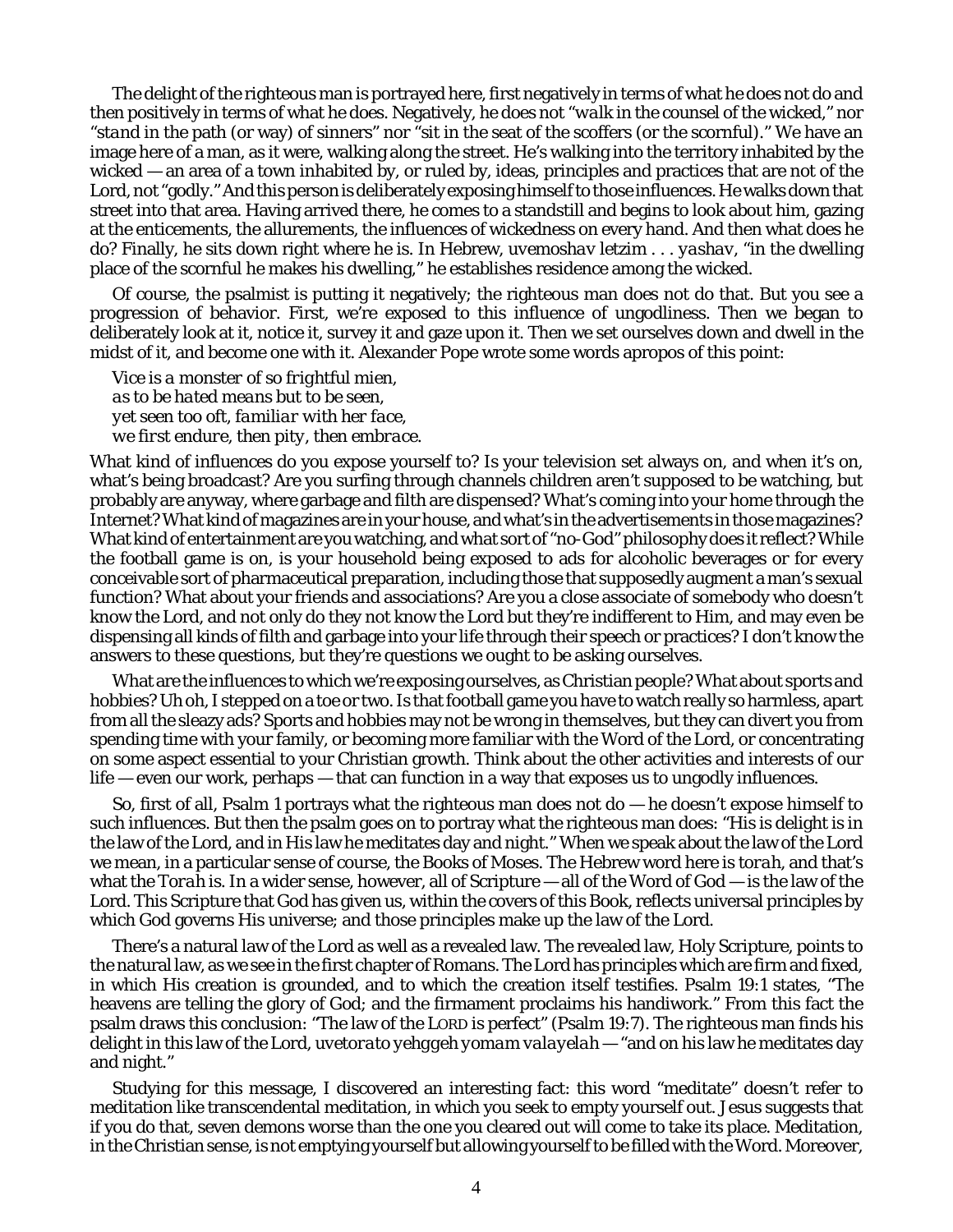meditating on the law of the Lord is more than just memorizing Bible verses. That's a good thing to do; it helped me, in preparing for this message, to memorize the first psalm; and since I'd already memorized it in English I learned it in Hebrew this time. As a result, I don't have to look at a sheaf of notes to preach this message. (The first psalm, after all, will preach itself; all I have to do is stand here and talk.) But it's not enough to memorize the Scripture, if we then fail to apply it; that's like being a hearer and not a doer, which the Lord's brother James warns us against (James 1:22). We have to allow the Word of God to shape our responses to life situations. The Sunday school teacher discovered that someone was pilfering the collections during the class. Upon investigation it was discovered that the person stealing the money was the class champion in Scripture memorization! That child had not *meditated*; he had not allowed the principles of Christian living as set forth in the Word to change his responses and his behavior.

I discovered, furthermore, that the very same word for "meditate" occurs also in the first verse of Psalm 2: "Why do the nations conspire, and the peoples *plot* in vain?" To meditate, in the biblical sense, is to *plot*, to *conspire*, or as older translations put it, to *imagine*. The enemies of the Lord's people are meditating — they're turning something over in their minds, exploring its possibilities. In their case it's rebellion against the Lord, which is pointless and in vain. But in Psalm 1 the righteous person is imagining how he could apply the words of God's law to his life; he's scheming and plotting the various ways in which he could put into action the principles of the Word of God. And the psalm says that he does this "day and night." One commentator suggested that by day the law is our study, and by night it's our pillow — we find in it our refuge and our rest. That is the delight of the righteous.

The psalm goes on then to speak, in the second place, of the dependability of the righteous. It does this with two figures or pictures, in verses 3-4. The first picture is that of a tree a tree, a firm and shapely tree — one with a straight trunk and well-formed branches, planted by a stream so that it's well watered, with its roots sunk deep into fertile soil. Its leaves are shiny and smooth — not withering, not drooping, as the Hebrew says. And this tree is bearing fruit when it's time to bear fruit — bearing fruit "in its season." That's the picture of the righteous man.

The seventeenth chapter of Jeremiah either borrows this image, or was known to the composer of the first psalm. In verse 6 Jeremiah, speaking of the wicked, says he will be like a shrub in the desert; he will never prosper, but will live in stony wastes in the wilderness — a land of salt without inhabitants, where nothing can grow. But, says the prophet, "Blessed is the man who trusts in the LORD, whose trust is the LORD. He is like a tree planted by water, that sends out its roots by the stream, and does not fear when heat comes, for its leaves remain green, and is not anxious in the year of drought, for it does not cease to bear fruit" (Jeremiah 17:7-8).

Psalm 1 presents the same image if the righteous person, who is like a tree planted by streams of water. But when you look at the Hebrew text here, it reads *ve hayah ke'etz shatul 'al-palgey mayim*; literally this means he will be like a tree transplanted by an *irrigation canal*. In other words, this prosperous state is not a state in which we find ourselves naturally. We're not going to grow into this "righteous tree" without some cultivation and irrigation. That's the difference between the natural man and the man of the spirit, the person who is "born of the spirit." That which is "natural" isn't always what God intends. The Bible doesn't refer to the wilderness as a great place to be. We, in our time, have exalted the wilderness because of the ecological uproar — the wilderness is supposedly the greatest thing. But in the biblical view the wilderness is the last place you want to go to! It's where you send the scapegoat to get rid of your sins (Leviticus 16:22); the threat of "wild beasts" from the wilderness is part of curse upon those who turn away from the Lord's covenant (Leviticus 26:22). But the place of paradise, the place of godliness, is the cultivated area where God can till the ground of your life. The righteous man is like the tree planted transplanted, actually — by the irrigation canal of the Word of God, drawing moisture and nourishment and life from that Word.

Go, then, to the second picture. High upon a windswept hill there is a threshing floor. The farmers are bringing their grain in from the field in baskets, and as they reach the threshing floor they lift their baskets and toss the grain high into the air. The brisk wind, as it sweeps over the floor, blows the chaff to one side and allows the wheat to fall to the threshing floor. There it can be gathered up and put to good use for the nourishment of man and beast — to be sold in the marketplace, sold to the housewives of the city who will bake their loaves and feed their families. But the chaff is being blown over to one side, because it's good for nothing . It's to be disposed of, just thrown on the refuse pile and burned.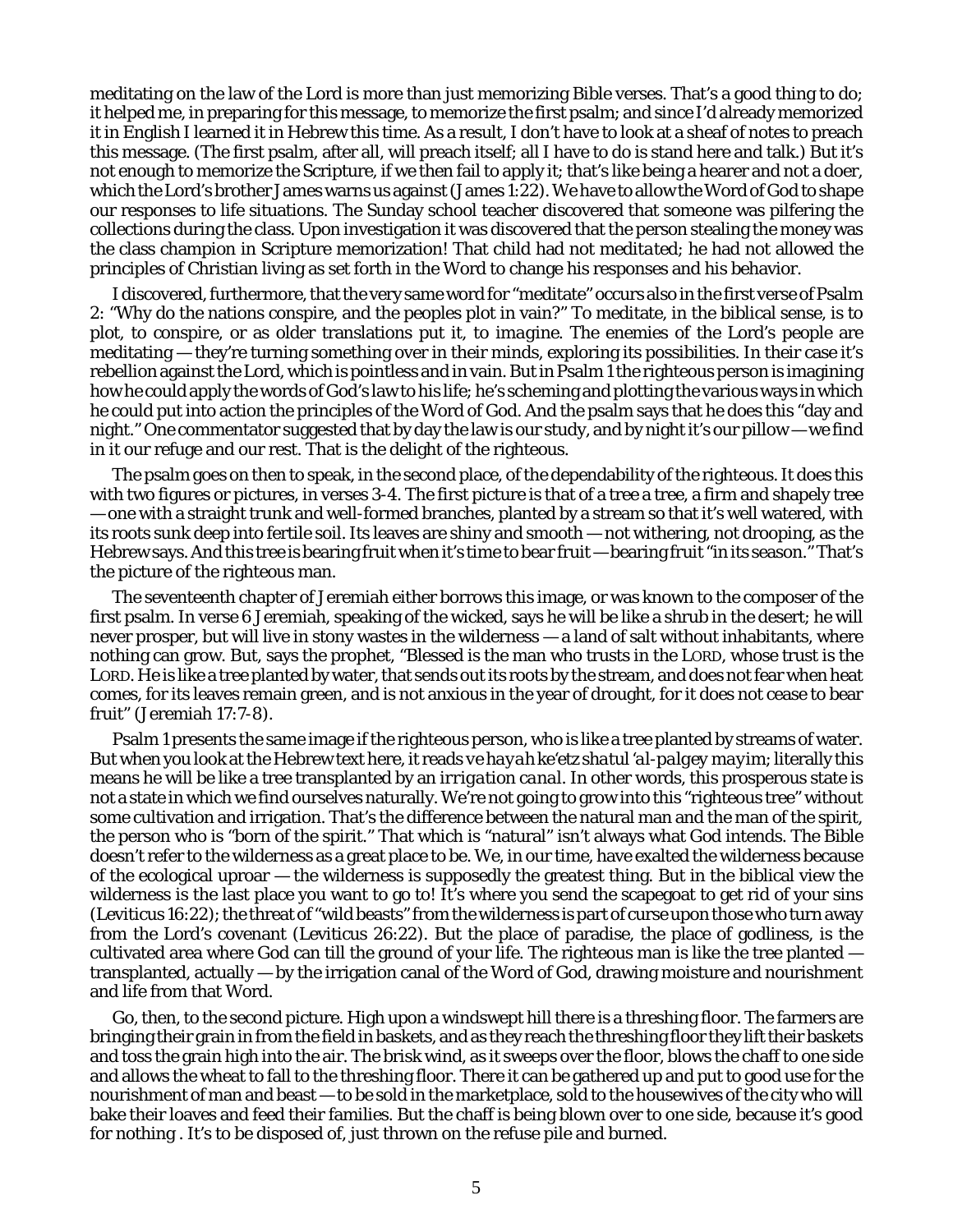The Bible says that's what the wicked, or ungodly, person is like. His life counts for nothing; no value comes out of it. Nothing endures from the efforts of the ungodly person, the person who is doing it his own way, living by the principles enunciated in Frank Sinatra's "I did it my way." The person who lives by that principle has nothing to show for his life; it's "like the chaff that the wind drives away" into the scrap heap of eternity. The wicked can't be depended upon to produce anything of lasting value. But the righteous person, the one who conspires to apply the principles of God's law, bears fruit in season. We can depend on him, or her, to build something worth while, something that endures.

So the Psalm 1 contrasts, first of all the delight of the righteous versus the delight of the wicked. It contrasts, in the second place, the dependability of the righteous who bears fruit contrasted with the unfruitfulness of the wicked who has nothing to show for doing it his way. And, in the third place, the first psalm contrasts the destiny of the righteous and the destiny of the wicked. It has more to say, here, about the destiny of the wicked; but it does say something extremely significant about the destiny of the righteous.

First of all, what's the destiny of the wicked? "Therefore the wicked will not stand in the judgment, nor sinners in the congregation of the righteous." There are two series of judgments into which both the wicked and the righteous will enter — into which we all enter. There is the ultimate judgment of God; the wicked will not stand in that day, because he will not be found to have produced anything of enduring value since he has not invested his life in the Word of God nor in the service of the Lord. But also there's a judgment that takes place within the congregation, or assembly, of the righteous. The ungodly person has no place in the company of those who belong to the covenant, the people of the Lord. There will be a judgment on the human scene as well as on the eternal scene. Sinners will not stand in the congregation of the righteous. When the Lord looks for those whom He can call His own, they will not be there. The way of the wicked is the way of lostness, the way of perishing.

But what about the righteous? I'll come to that in a moment, but first I want to ask this question: What's going to happen to your life and mine? For that matter, what's going to happen to this world? What's will happen to the solar system, the galaxy, the universe? Astronomers and astrophysicists offer a variety of theories; one that I have heard claims that in a matter of four or five billion years the sun will become a supernova or exploding star. It will expand to such a point that it will burn up the solar system; the earth will be destroyed. Then, through other cosmological forces, eventually the universe itself will collapse.

An astronomer was giving a lecture about this very scenario. "In four or five billion years," he stated, "this is what will happen." After the lecture a lady came up to him, very agitated, and asked, "In how many years did you say the earth would be destroyed by the sun?" "He replied, "In four or five billion years." "Oh," she sighed, "what a relief! I thought you said four or five *million*." Well, the point is that this earth isn't going to last forever; I don't care if it's a million years or a billion. The Bible says the same thing in 2 Peter 3:10: "But the day of the Lord will come like a thief, and then the heavens will pass away with a loud noise, and the elements will be dissolved with fire, and the earth and the works that are upon it will be burned up."

What's going to last when the earth is burned up and the elements are dissolved? According to Scripture, two things are going to last. Jesus Christ said, "Heaven and earth will pass away, but my words will not pass away" (Matthew 24:35). And the prophet Isaiah said the word of our God abides, endures, stands forever (Isaiah 40:8). But there's something else that's not going to be lost, that will endure; the Lord Jesus Christ referred to it in John 5:29. He said that in the resurrection "all shall come forth, those who do good to a resurrection of life and those who do evil to a resurrection of judgment." The second thing that's going to last is your soul and mine. There will be a judgment, and it's worthwhile to invest your concern and your efforts and your concentration in the cultivation of your soul — your life in relationship to the Lord God in whom you are bound together in covenant. It's worthwhile to invest your efforts in meditating on the Word of God, which also will endure forever, and which can shape and mold both your present life and your eternal life.

And, when you get right down to it, Psalm 1 says something very important about the destiny of the righteous man. "The way of the wicked will perish," it concludes; judgment will overtake him. But "the Lord *knows* the way of the righteous." Knowledge, in the Bible, is another relationship word; it refers to an intimate and personal connection between the knower and what is known. That relationship in which